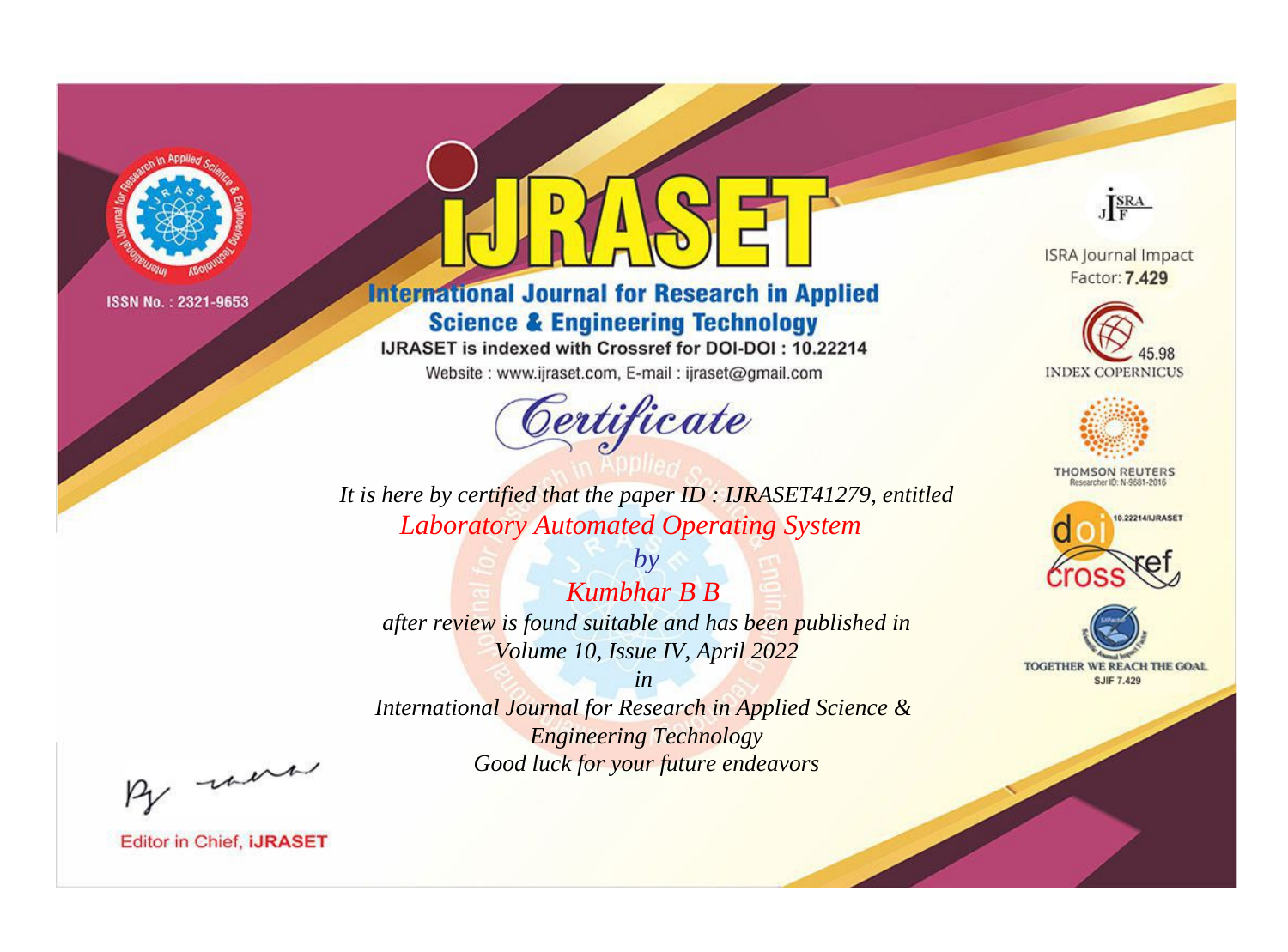

# **International Journal for Research in Applied Science & Engineering Technology**

IJRASET is indexed with Crossref for DOI-DOI: 10.22214

Website: www.ijraset.com, E-mail: ijraset@gmail.com



JERA

**ISRA Journal Impact** Factor: 7.429





**THOMSON REUTERS** 



TOGETHER WE REACH THE GOAL **SJIF 7.429** 

It is here by certified that the paper ID: IJRASET41279, entitled **Laboratory Automated Operating System** 

**Panhalkar S R** after review is found suitable and has been published in Volume 10, Issue IV, April 2022

 $b\nu$ 

 $in$ International Journal for Research in Applied Science & **Engineering Technology** Good luck for your future endeavors

By morn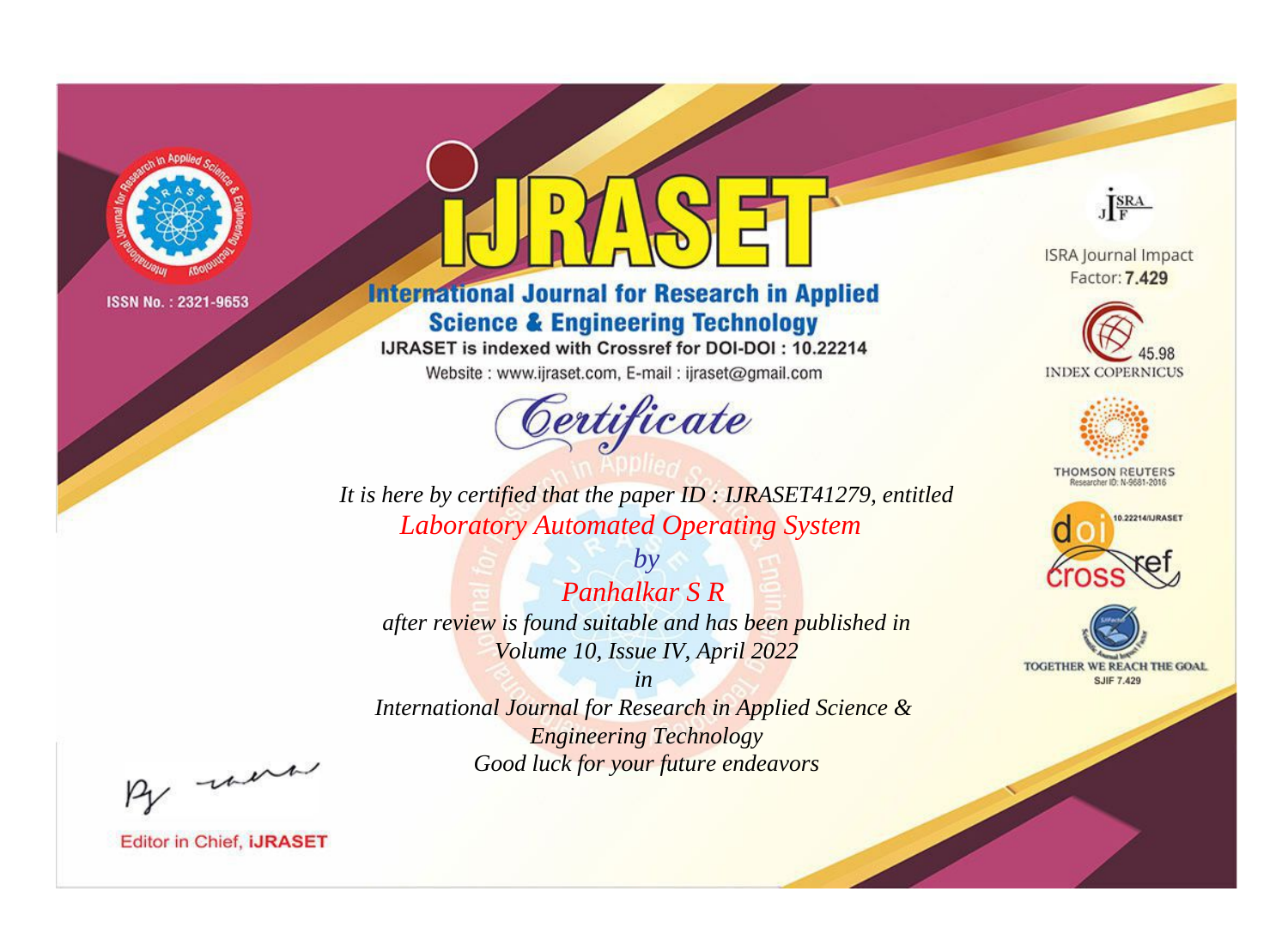

# **International Journal for Research in Applied Science & Engineering Technology**

IJRASET is indexed with Crossref for DOI-DOI: 10.22214

Website: www.ijraset.com, E-mail: ijraset@gmail.com



JERA

**ISRA Journal Impact** Factor: 7.429





**THOMSON REUTERS** 



TOGETHER WE REACH THE GOAL **SJIF 7.429** 

It is here by certified that the paper ID: IJRASET41279, entitled **Laboratory Automated Operating System** 

 $by$ Korgaonkar G S after review is found suitable and has been published in Volume 10, Issue IV, April 2022

 $in$ International Journal for Research in Applied Science & **Engineering Technology** Good luck for your future endeavors

By morn